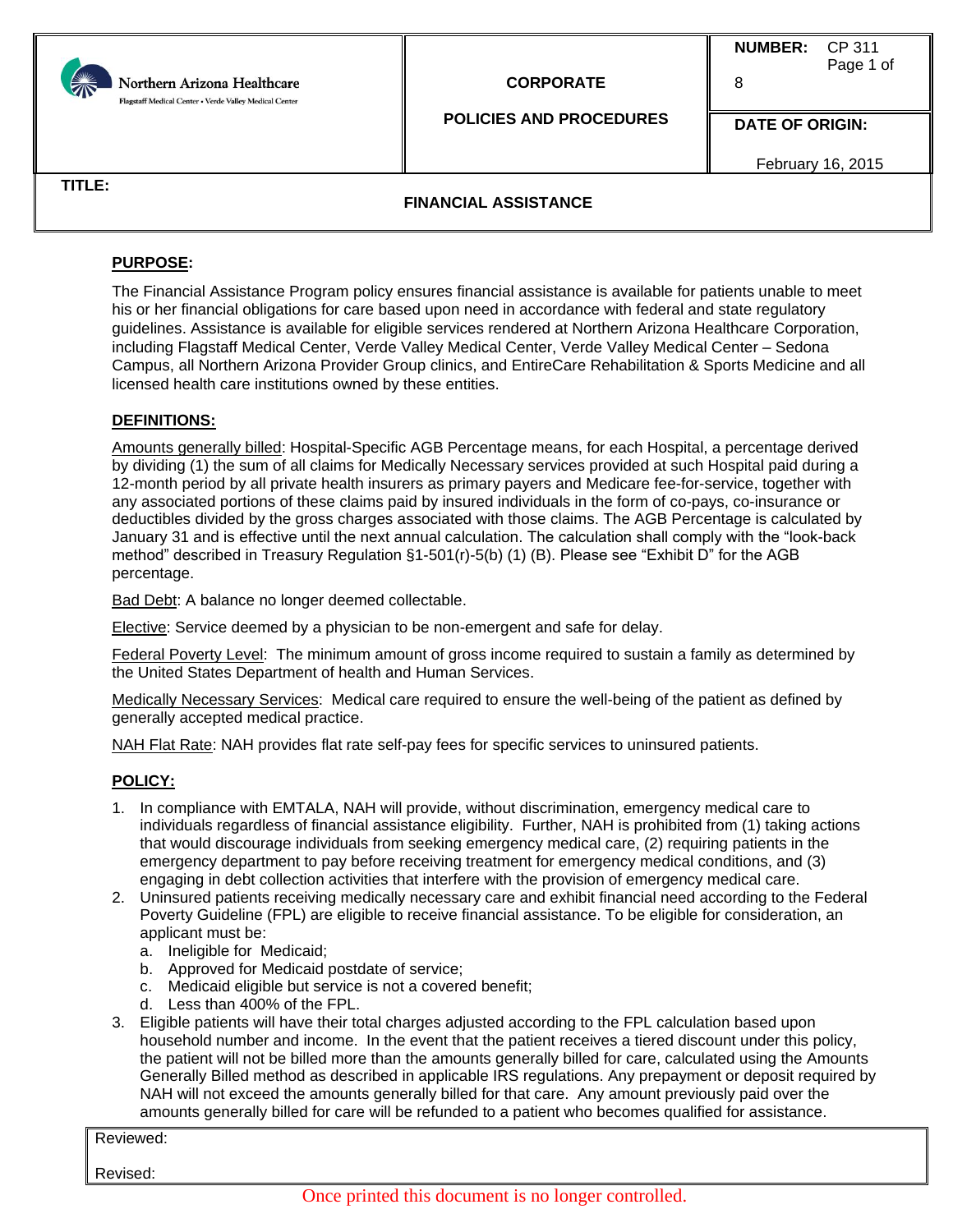- 4. This policy is communicated via the following:
	- a. NAH's website
	- b. The guarantor billing statement
	- c. Available throughout the covered facilities and upon request without charge via mail
	- d. Financial Counselors and Customer Service team members

#### **PROCEDURE:**

- 1. Charges for all emergency or other medically necessary services provided by entities covered by this policy are eligible for financial assistance consideration, excluding elective cosmetic care. Care provided by physicians not employed by Northern Arizona Healthcare are not eligible for financial assistance consideration under this policy. Please see "Exhibit C" for a list of providers not covered under this policy.
- 2. Encounters for which a third party is liable for care are not eligible for consideration. If the third party does not accept liability for the cost of the services, the applicant may reapply.
- 3. The Financial Assistance Applications are not processed if received after the 240th day after the first bill to the individual for the most recent episode of care. If an application is received within that time but after the encounter has been sent to bad debt, the account will be recalled to the hospital to review and act on the application in accordance with this policy.
- 4. Financial Clearance can be done prospectively, concurrently, and retrospectively.
	- a. Prospective and Concurrent Review:
		- i. Patients are reviewed for the ability to pay by Patient Access Services (PAS) after confirmation from clinical staff that the patient has received an appropriate medical screening examination by a qualified medical professional, and either
			- 1) (i) no emergency medical condition exists or
			- 2) (ii) if an emergency medical condition exists, such condition has been stabilized as defined by the Emergency Medical Treatment and Active Labor Act. The hospital will not delay or deny emergency medical care to an individual on the condition that an individual submit information to determine whether the individual qualifies for third-party coverage or financial assistance for the care being delayed or denied.
		- ii. The financial clearance process will be performed in accordance with the procedural requirements outlined in the job aids indicated in the reference section of this policy.
	- b. Retrospectively, the Revenue Cycle staff review requests for assistance submitted post discharge.
	- c. If the patient is unable to meet his or her financial obligation for care, the FC reviews the patient for eligibility for Arizona Medicaid (AHCCCS).
		- i. Patients that do not provide the necessary documentation to determine eligibility for AHCCCS will not be considered for financial assistance.
		- ii. If the proof of income indicates it is in excess of the limits for AHCCCS eligibility, the financial assistance process may continue without completing the AHCCCS application.
		- iii. If the patient has AHCCCS or other insurance coverage, the financial class is changed on the encounter and financial clearance is concluded.
		- iv. If the patient does not have AHCCCS or other insurance coverage, and proof of income indicates possible eligibility, the FC engages the patient in the AHCCCS application process. (see MECS AHCCCS eligibility procedure)
			- 1) If patient is awarded AHCCCS coverage but coverage is not retroactive to the date of service, the patient will be considered eligible for financial assistance (see Presumed Financial Assistance)
			- 2) If the patient is denied coverage, the FC will provide the patient with the Financial Assistance Application.
	- d. The Financial Assistance Application is completed by the patient/guarantor. The application supporting documents include the following:
		- i. Complete copy of the signed prior year federal tax returns;

| Reviewed: |                                                    |  |
|-----------|----------------------------------------------------|--|
| Revised:  |                                                    |  |
|           | Once printed this document is no longer controlled |  |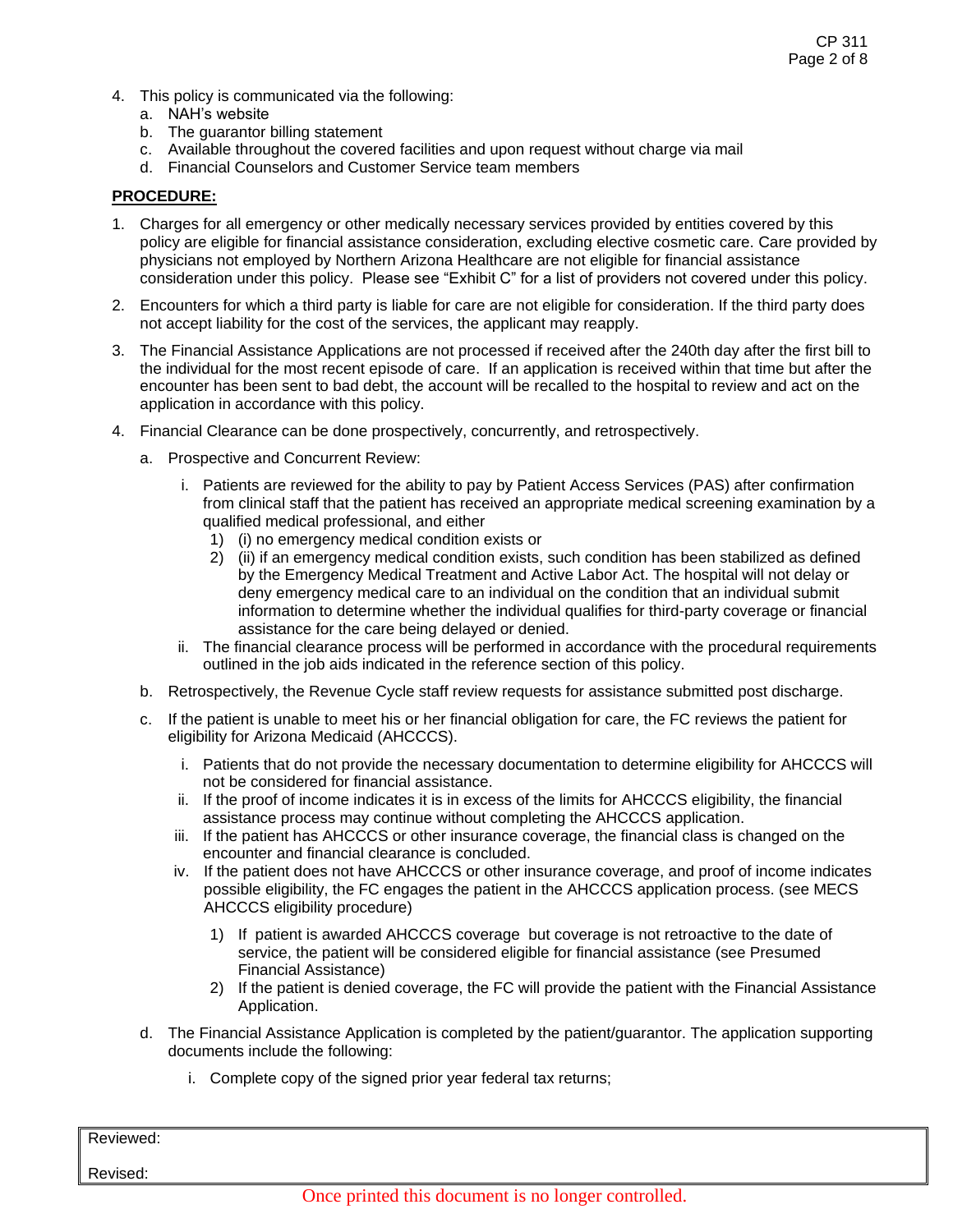- ii. Determination letter from AHCCCS (valid denial or acceptance of a completed final application for AHCCCS) or other government-funded program for the patient's individual state, such as Medicaid or Medi-Cal or proof of ineligibility based upon FPL calculator;
- iii. The patient/guarantor must prove total household income as defined below;
	- 1) Household income is required for all adults (18 years or older or full times students under 24);
	- 2) Personal bank statements reflecting 3 paychecks.;
	- 3) Proof of employed patient/guarantor income include one of the following;
		- a. Employed applicants: 3 check stubs. Self-employed applicants: A copy of the federal tax form schedule C
		- b. Current tax return
	- 4) Unemployed applicant: Copies of Unemployment payments or statement for means of support;
	- 5) A copy of the SSA 1099 form if retired and/or on Social Security
	- 6) Copy of any pension benefit letters
	- 7) Other income to include rent, alimony, child support, worker's compensation or other source.
- 6. Eligibility for charitable assistance will be based on the income and family size of the patient/guarantor.
	- a. Income levels are based on the FPL published by the Federal Register annually (Financial Assistance Scale).
		- i. Household members are defined as all dependents and adults residing with the patient.
		- ii. Applicants with household income of 400% of FPL or lower may receive financial assistance based upon a tiered discount (Financial Assistance Scale).
- 7. Financial Assistance Applications are processed within 10 business days of receipt
	- a. Incomplete applications will be returned to the patient/guarantor, along with written notice identifying the missing information or documentation needed to process the application. This notice must describe the collection activities that may occur if the individual does not provide the missing documentation or make arrangements to pay the bill within the later to occur of (i) 30 days from the date of notice or (ii) 120 days after the first bill to the individual for the most recent episode of care.
		- i. Patient/Guarantor has 30 days to provide missing information or documentation;
		- ii. Failure to respond to missing information or documentation request within 30 days may result in denial.
	- b. NAH balance adjustment signatory requirement defined in the CBO 100-02 NAH Corporate Write-Off Policy. In no event will a determination that an individual is not eligible for assistance under this policy be based on information that there is reason to believe is unreliable, incorrect or obtained from the individual under duress.
	- c. The patient/guarantor is notified of approval or denial of application in writing.
		- i. Financial Assistance less than 100% requires an established payment plan to remain in good standing;
		- ii. Assistance is applicable to all current outstanding balances excluding elective cosmetic procedures for 6 month postdate of approval.
		- iii. The patient/guarantor is responsible to notify the Revenue Cycle Office of new balances eligible for approved financial assistance adjustment.
- 8. Presumed Financial Assistance
	- a. Eligibility
		- i. If patient is awarded AHCCCS coverage but coverage is not retroactive to the date of service, the patient will be considered eligible for financial assistance;
		- ii. Patient had AHCCCS coverage the month preceding and the month post services;
		- iii. Indigent based upon residency validation;
		- iv. Patient's services are covered under a grant that has exhausted funding;
		- v. Patient is incarcerated and the care is not the financial responsibility of the local, state, or federal institution;
		- vi. Patient provides an invalid social security number;

# Reviewed: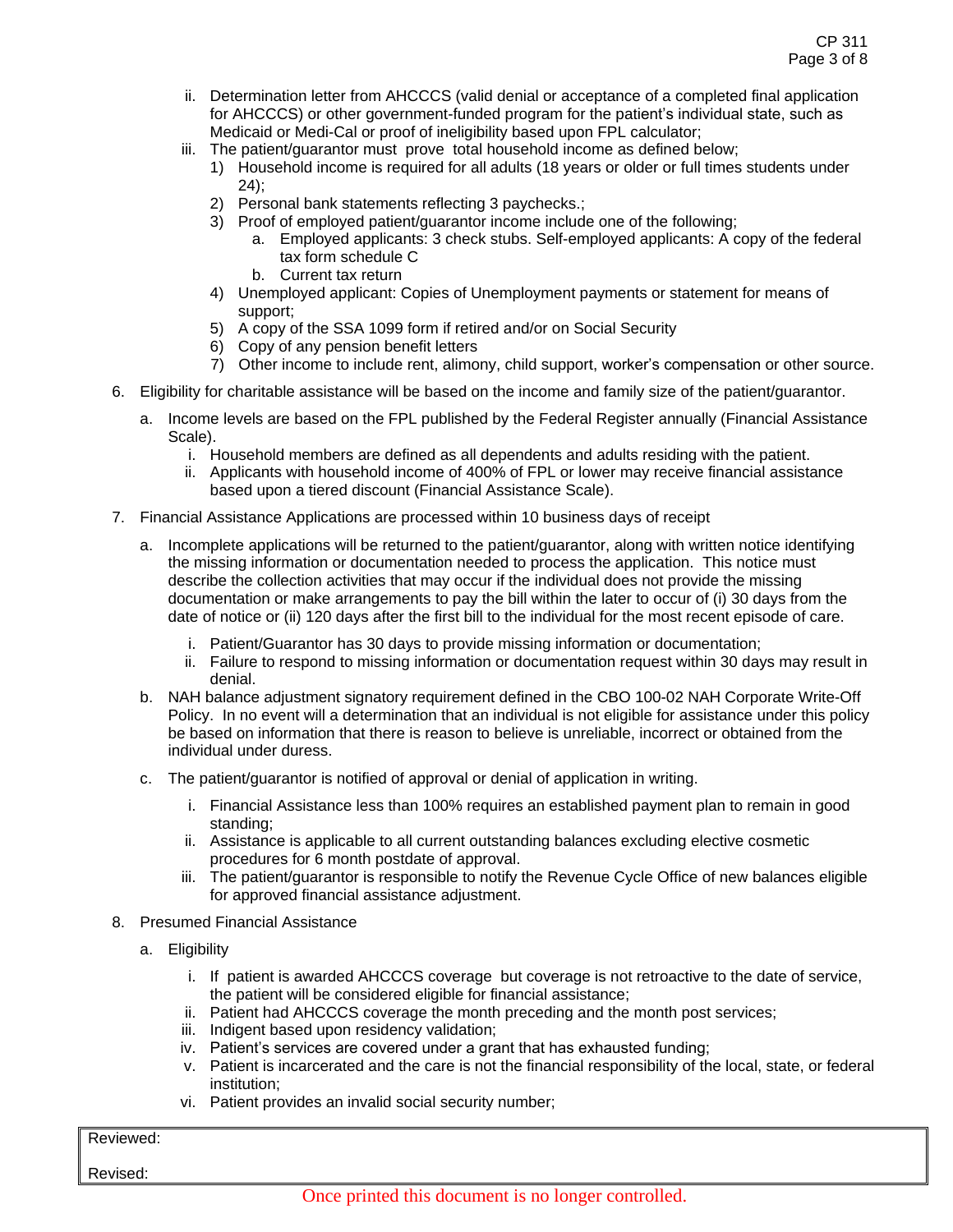- vii. AHCCCS covered patients who exceed maximum allowable days;
- viii. Deceased;
- ix. Bankruptcy.
- b. Presumed Financial Assistance is by encounter only and cannot be used for future balances.
- 9. Exception/Financial Assistance Committee
	- a. Patients/Guarantors requesting exceptions can appeal an outcome by escalation to the Financial Assistance Committee;
	- b. The Financial Assistance Committee is comprised of the Director of Revenue Cycle, Director of Patient Financial Services, and Clinical Department Director for the affected areas of care.
	- c. Committee findings are documented and mailed to the patient/guarantor.
	- d. Remaining balances after committee findings require an established payment plan to remain in good standing.
- 10. Billing and collection information
	- a. NAH, or a contracted collection agency may take steps to collect unpaid patient balances that remain outstanding after 120 days. These can include sending notices, making telephone calls, and conducting collection actions such as reporting information to credit agencies or requesting foreclosures, attachment/seizures, arrests, liens, wage garnishments or other civil actions (ECAs).
	- b. Before engaging in ECAs, NAH or collection agencies acting on its behalf will make reasonable efforts to determine whether a patient is eligible for financial assistance. These include, but are not limited to:
		- i. Waiting at least 120 days until after the issuance of the first post-discharge billing statement
		- ii. Providing a notice at least 30 days before any ECAs occur that:
			- 1. States the ECAs that NAH or the collection agency intends to take.
			- 2. States the date after which ECAs will occur (must be 30 days from the date the notice is provided)
			- 3. States how to obtain information on financial assistance
			- 4. Includes a copy of the plain language summary of the financial assistance policy
		- iii. Making reasonable attempts to orally notify individuals about the availability of financial assistance during the collection process
		- iv. Processing applications that are submitted within the application period, as defined in Treasury Regulation  $\S1-501(r)-1(b)$  (3) (B)
		- v. Suspending ECAs while an application is being evaluated and reversing them (to the extent reasonably possible) if a patient is determined to be eligible for financial assistance
	- c. The Financial Assistance Committee has final authority to determine that reasonable efforts to determine financial assistance eligibility have been made and that it is therefore permissible to engage in ECAs.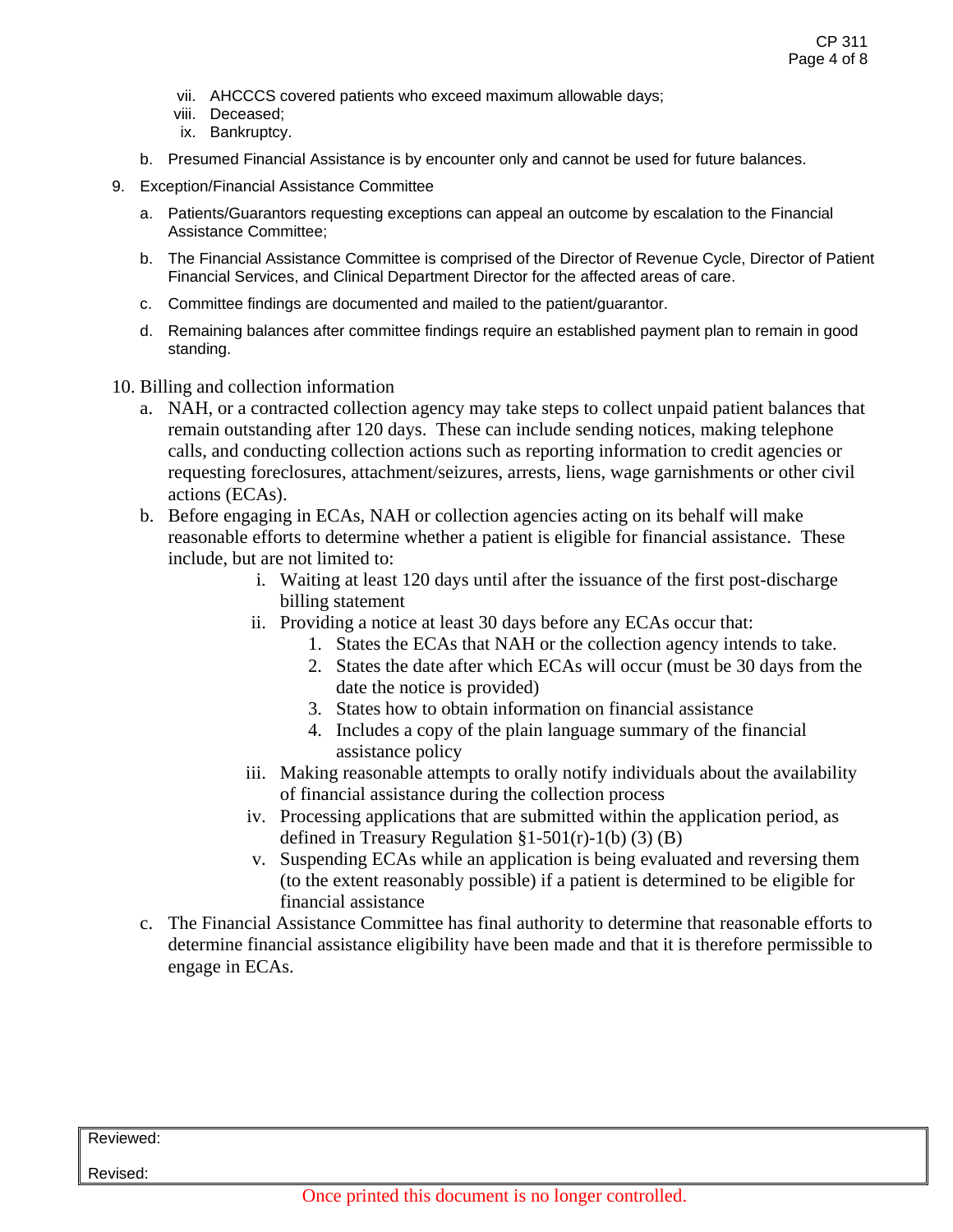# EXHIBIT B – PFS Policy #9.40

| 2019 Financial Assistance Scale                                                          |             |                    |                    |                    |                    |                    |  |  |
|------------------------------------------------------------------------------------------|-------------|--------------------|--------------------|--------------------|--------------------|--------------------|--|--|
| % of FPL                                                                                 |             | 0%-200%            | 250%               | 300%               | 350%               | 400%               |  |  |
| Adjustment %                                                                             |             | 100%               | 75%                | 50%                | 25%                | 15%                |  |  |
| Household #                                                                              |             | 150% of FPL Income | 175% of FPL Income | 200% of FPL Income | 300% of FPL Income | 400% of FPL Income |  |  |
|                                                                                          | \$12,140.00 | \$24,980.00        | \$31,225.00        | \$37,470.00        | \$43,715.00        | \$49,960.00        |  |  |
| 2                                                                                        | \$16,460.00 | \$33,820.00        | \$42,275.00        | \$50,730.00        | \$59,185.00        | \$67,640.00        |  |  |
| 3                                                                                        | \$20,780.00 | \$42,660.00        | \$53,325.00        | \$63,990.00        | \$74,655.00        | \$85,324.00        |  |  |
| 4                                                                                        | \$25,100.00 | \$51,500.00        | \$64,375.00        | \$77,250.00        | \$90,125.00        | \$103,000.00       |  |  |
| 5                                                                                        | \$29,420.00 | \$60,340.00        | \$75,425.00        | \$90,510.00        | \$105,595.00       | \$120,680.00       |  |  |
| 6                                                                                        | \$33,740.00 | \$69,180.00        | \$86,475.00        | \$103,770.00       | \$121,065.00       | \$138,360.00       |  |  |
| 7                                                                                        | \$38,060.00 | \$78,020.00        | \$97,525.00        | \$117,030.00       | \$136,535.00       | \$156,040.00       |  |  |
| 8                                                                                        | \$42,380.00 | \$86,860.00        | \$108,575.00       | \$130,290.00       | \$152,005.00       | \$173,720.00       |  |  |
| For families/households with more than 8 persons, add \$4,420 for each additional person |             |                    |                    |                    |                    |                    |  |  |

FPL guidelines base on Federal Register, 2019

Reviewed:

Revised:

Once printed this document is no longer controlled.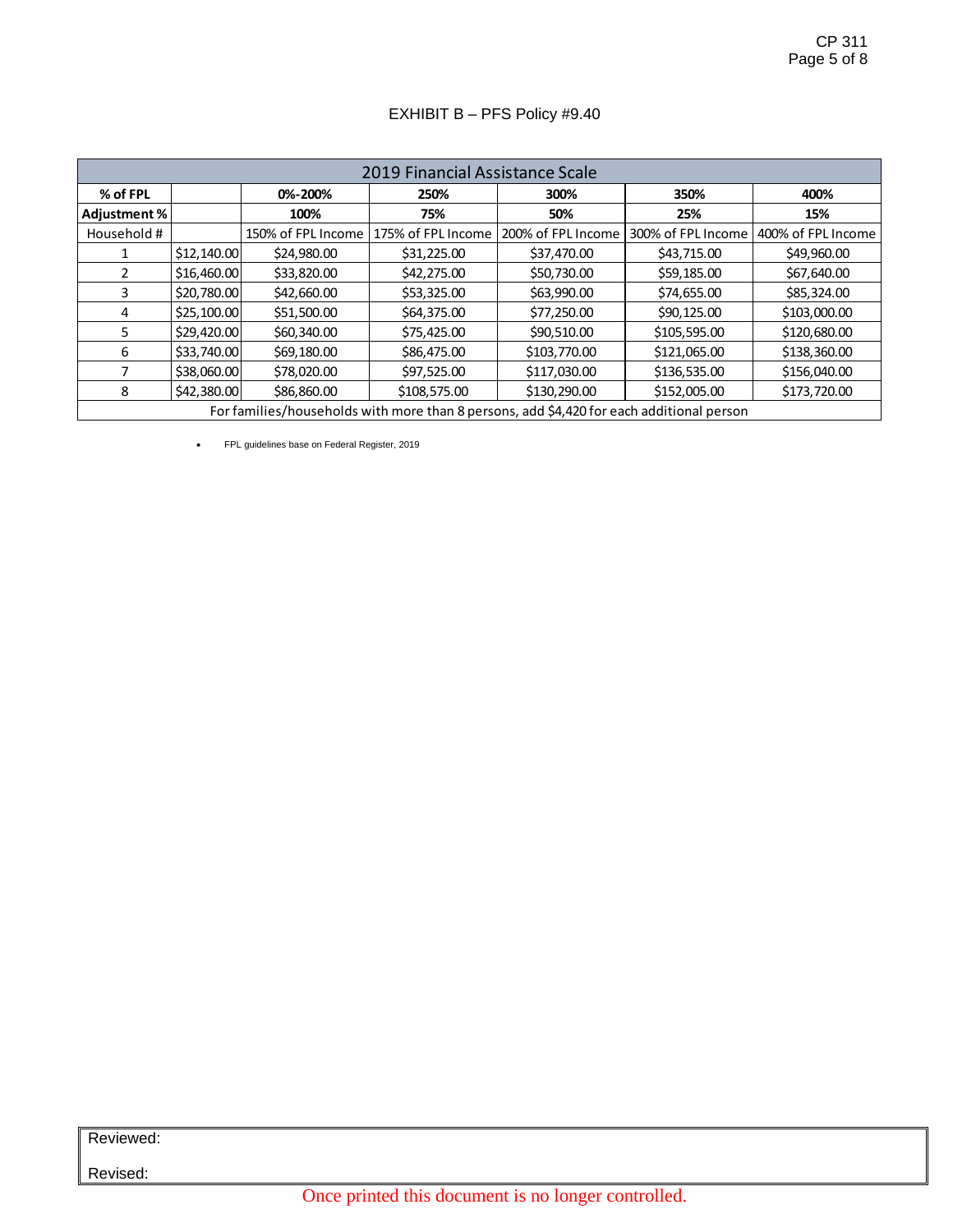## EXHIBIT C – PROVIDERS NOT COVERED BY THIS POLICY

Care provided by physicians and other providers not employed by NAH is not covered by this policy. This includes:

- Flagstaff Medical Center ER professional services
- Pathology services
- Radiology professional services

Reviewed: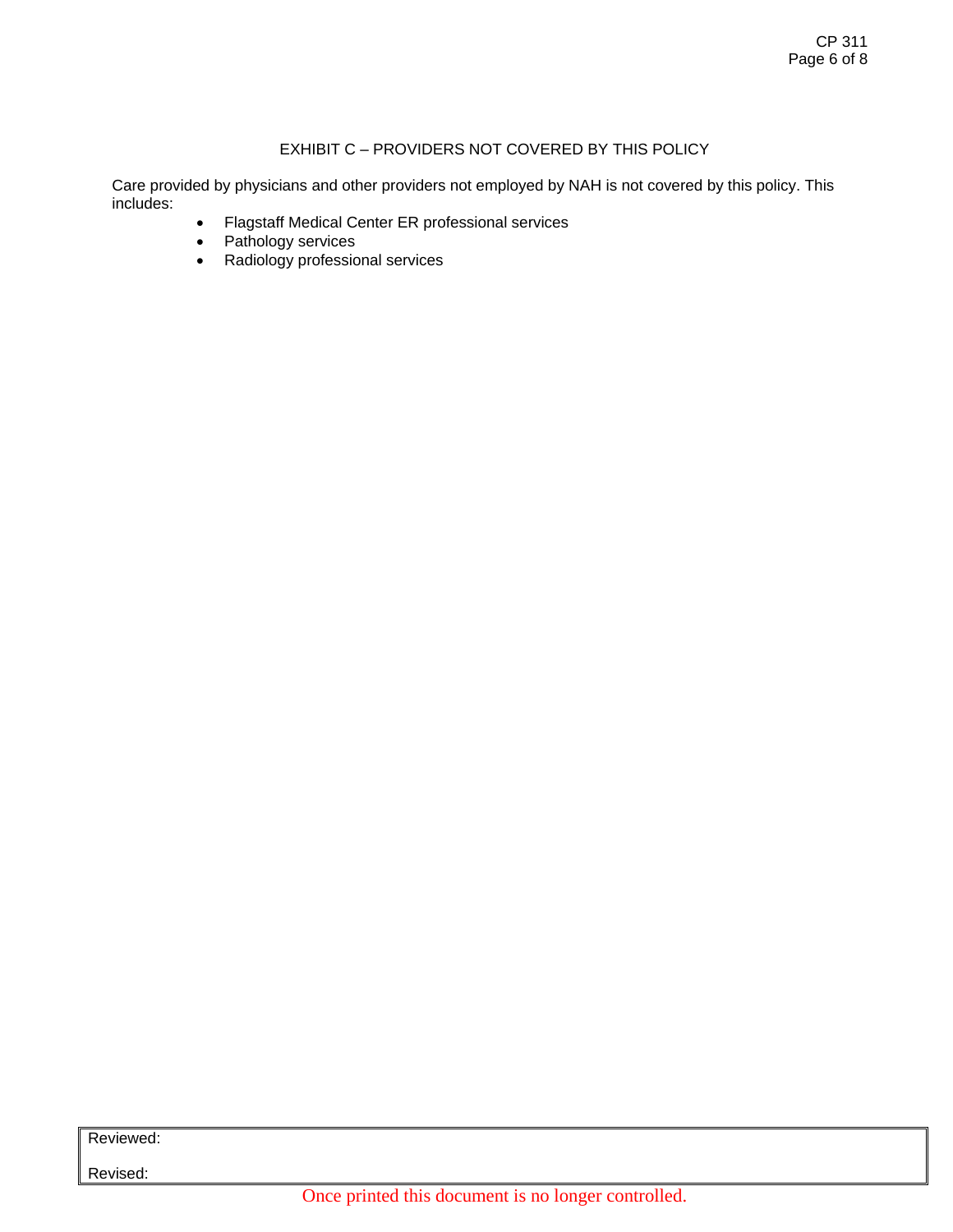# EXHIBIT D – AGB Percentages

Flagstaff Medical Center: 61% Verde Valley Medical Center: 62%

| INCLUDED DOCUMENTS | Financial Assistance Scale                                                                                                                                                                                                                      |
|--------------------|-------------------------------------------------------------------------------------------------------------------------------------------------------------------------------------------------------------------------------------------------|
| RELATED DOCUMENTS  | <b>Financial Assistance Application</b>                                                                                                                                                                                                         |
| <b>REFERENCES</b>  | Treasury Regulation $\S1-501(r)-5(b)$ (1) (B)<br>Federal Poverty Guideline (FPL)<br>CBO 100-02 NAH Corporate Write-Off Policy<br><b>Emergency Medical Treatment and Active Labor Act</b><br><b>IRS</b> regulations<br>Arizona Medicaid (AHCCCS) |
| Reviewed:          |                                                                                                                                                                                                                                                 |
| Revised:           |                                                                                                                                                                                                                                                 |
|                    | Once printed this document is no longer controlled.                                                                                                                                                                                             |